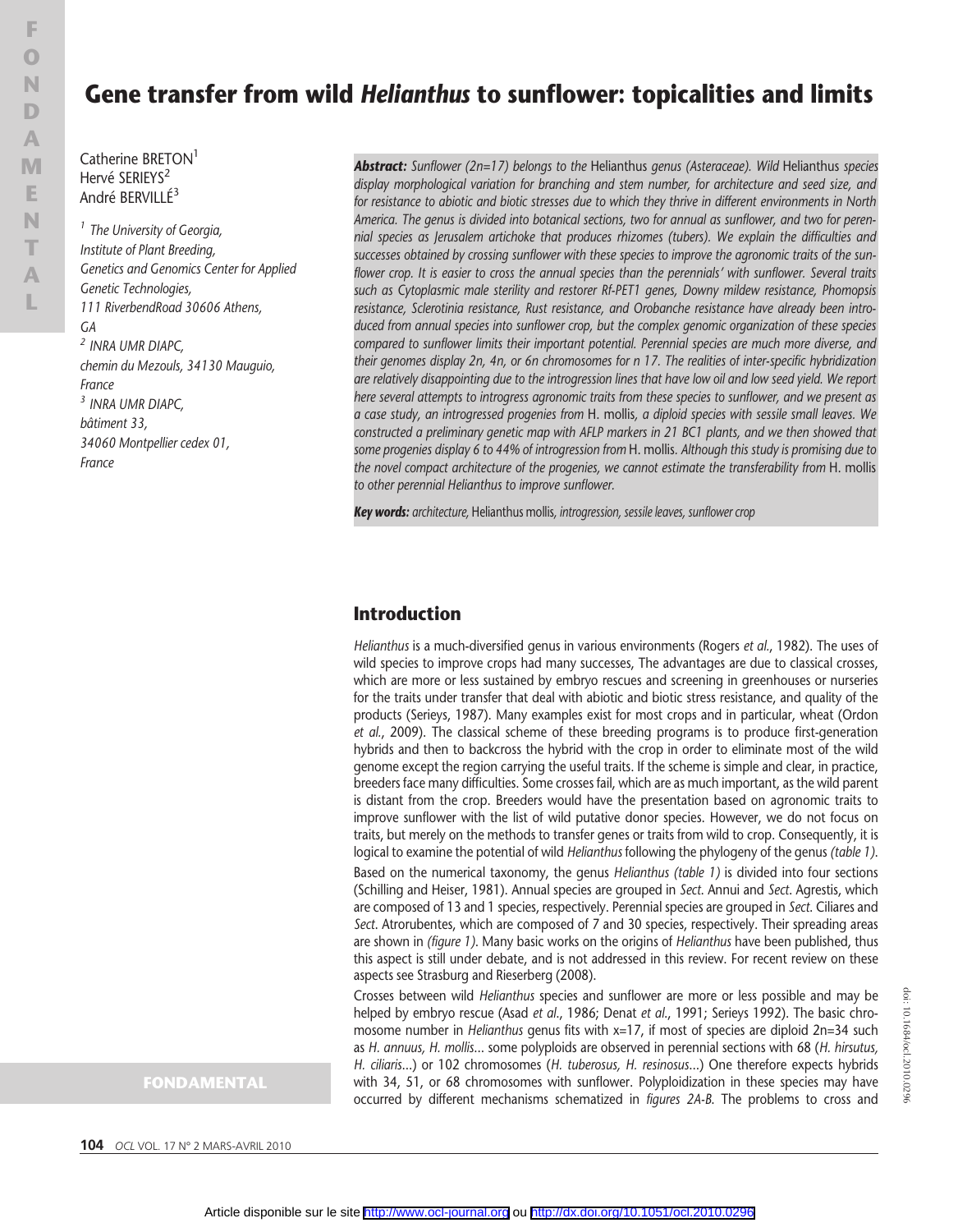Table 1. Sections, series, and subspecies for the Helianthus with chromosome numbers.

| <b>Section</b>          | <b>Series</b>    | <b>Species</b>                                                    | <b>Subspecies</b>                                              | $(2n=)$ |
|-------------------------|------------------|-------------------------------------------------------------------|----------------------------------------------------------------|---------|
| <b>I.AGRESTIS</b>       |                  | agrestis                                                          |                                                                | 34      |
| <b>II. ANNUUI</b>       |                  | niveus                                                            | niveus, tephrodes, canescens                                   | 34      |
|                         |                  | debilis                                                           | debilis, vestitus, tardilorus, silves-tris,<br>cucume-rifolius | 34      |
|                         |                  | praecox                                                           | praecox, runyonii, hirtus                                      | 34      |
|                         |                  | petiolaris                                                        | petiolaris, fallax                                             | 34      |
|                         |                  | neglectus, annuus, argophyllus, bolanderi,<br>anomalus, paradoxus |                                                                | 34      |
| <b>III. CILIARES</b>    | 1. Pumili        | gracilenthus, pumilus, cusickii                                   |                                                                | 34      |
|                         | 2. Ciliares      | arizonensis, laciniatus                                           |                                                                | 34      |
|                         |                  | ciliaris                                                          |                                                                | 68      |
| <b>IV. ATRORUBENTES</b> | 1. Divaricati    | mollis, divaricatus, decapetalus                                  |                                                                | 34      |
|                         |                  | occidentalis                                                      | occidentalis, plantagineus                                     | 34      |
|                         |                  | hirsutus, strumosus                                               |                                                                | 68      |
|                         |                  | eggertii, tuberosus, strumosus                                    |                                                                | 102     |
|                         |                  | rigidus                                                           | rigidus, sub-rhomboideus                                       | 102     |
|                         | 2. Gigantei      | giganteus, grosseserratus                                         |                                                                | 34      |
|                         |                  | nuttallii                                                         | nuttallii, parishii, rydbergii                                 | 34      |
|                         |                  | maximiliani, salicifolius                                         |                                                                | 34      |
|                         |                  | resinosus, schweinitzii, cali-fornicus                            |                                                                | 102     |
|                         | 3. Microcephali  | microcephalus, glaucophyllus, smithii, longifolius                |                                                                | 34      |
|                         |                  | laevigatus                                                        |                                                                | 68      |
|                         | 4. Angustifolius | angustifolius, simulans, floridanus                               |                                                                | 34      |
|                         | 5. Atrorubentes  | silphioides, atrorubens, heterophyllus,<br>radula, carnosus       |                                                                | 34      |

backcross hybrid with sunflower crop come from the differences in chromosome number and structure due to chromosome rearrangements in most of Helianthus in comparison with sunflower (Rieseberg et al., 1995) due to pollen viability, (Quillet et al., 1995) and the selfincompatibility system, which is not unraveled yet in Helianthus (Strasburg and Rieseberg, 2008; Gandhi et al., 2005; Hiscock and Allen, 2008). The structural differences between homologous chromosomes often lead to a reduction of the gametes for the hybrids, consequently hybrids, leading to a chromosomal sterility or semi-sterility (Rieseberg et al., 1995). Usually, this leads to the effect of reducing the chromosome length and disrupts or inhibits introgression, which is within or adjacent to the rearranged segment. This is attributed to the chromosomal rearrangement during the meiotic pairing. The chromosome segment rearrangement occurs and leads to the introgression. However, the chromosomal effect is still unclear in the hybrids' fertility process. The impact of the chromosomal effect on introgression for species who share the same number of chromosomes is confusing. Basically, the impact of the chromosomal difference in introgression will be reduced if they do not decrease the hybrid fertility

(Rieseberg et al., 1995). Moreover, meiotic abnormalities are frequently observed in karyotype of hybrids, indicating that the differences in genes can lead to production of meiotic irregularities like those observed with chromosomal rearrangement. In nature, the confusion can be observed in chromosomal divergent species for the first-hybrid generation, which is the narrow tension zone (Rieseberg et al., 1995). Therefore, it is really difficult to explain the role of chromosomal rearrangement in the reproductive barriers. Recently, partial hybridization between perennial species and sunflower has been reported, which means that the hybrid plants carry much more DNA of the crop genome than of the wild species, but its chromosome number is  $n = 34$ . One can read the recent reviews in *Brassica*, Helianthus, and Oryza (Tu et al., 2009). The progenies of such materials are fertile, and there is no trouble to maintain it for sunflower (Faure et al. 2002a, b, c) (figures 2A,B).

Besides the specific mechanisms that may lead to mix genomes between wild and crop, introgression from a wild species of an alien DNA fragment into the genome of a crop broadly has several consequences. Physically, the recombination between the introgressed fragment and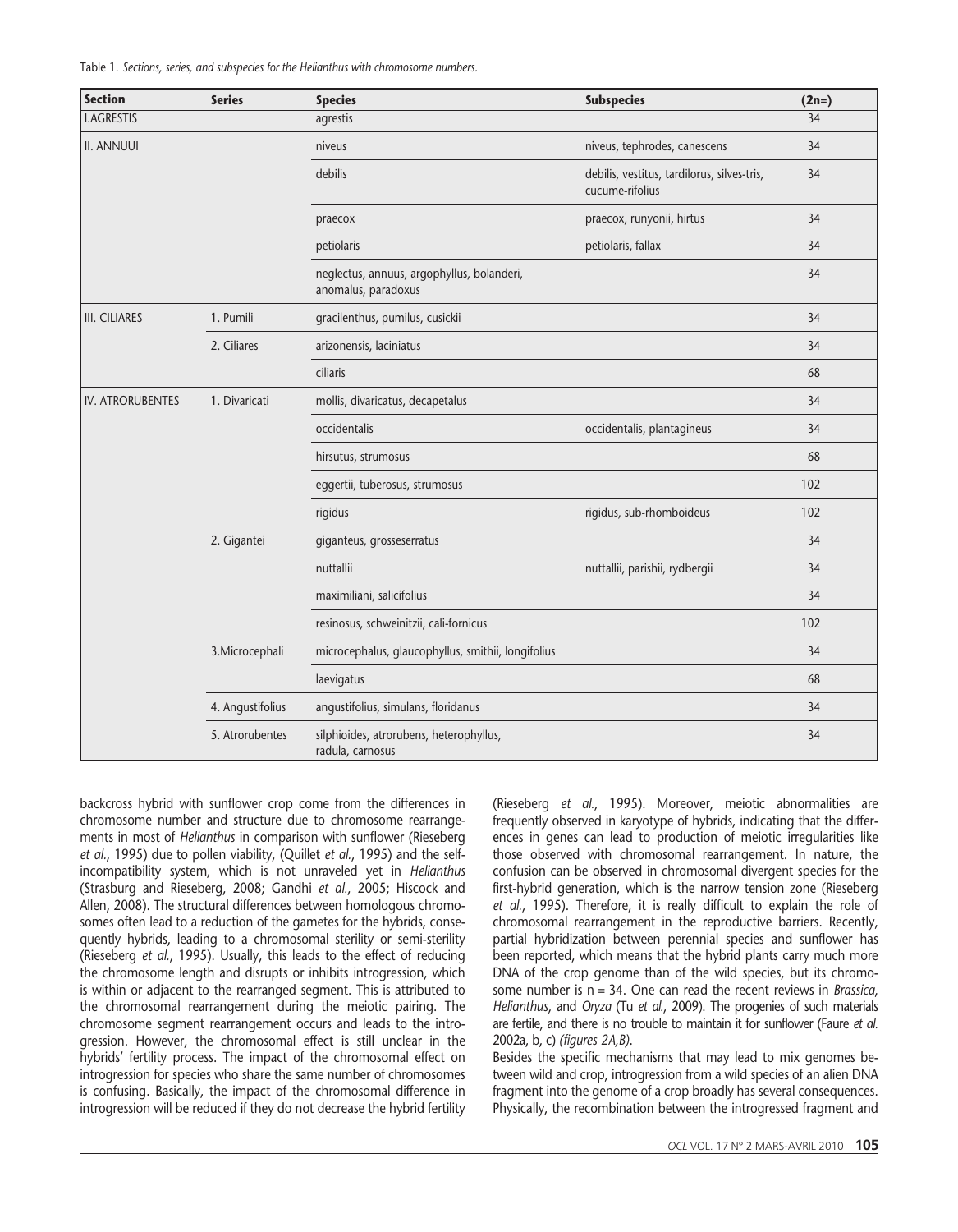

Figure 1. Map for the location of Helianthus species (Sections) in their natural habitat.

homologous regions – if any – of this fragment in the genome is practically blocked, and if it occurs, it is at very low rates. The recombination for the chromosome carrying the introgression with its homologue without the introgression has decreased considerably, but it may occur at a very low rate. Consequently, two types of introgressed progenies and lines will exist: Type-1 will carry small introgression region that are homozygous and behave without many troubles to cross with the crop. Type-2 will probably carry larger introgression fragment that will stay in the heterozygous state.

For Type-1, plenty of sunflower lines carry introgressed regions and an intense study would be required to determine the introgressed regions. Two of the best examples in sunflower is provided by lines derived from H. argophyllus carrying Plarg downy resistance gene(s) (Dussle et al., 2004) and Phomopsis resistance genes (Besnard et al., 1997). The male fertility is conserved, but the chromosomal rearrangement disappears.

For Type-2, the best example of such a line is provided by the HIR34 line (Leclercq et al., 1970; Rahim et al., 2001). The first introgression from H. tuberosus leads to Downy mildew resistance. Obviously, such lines cannot be involved in commercial hybrids due to their heterozygosity and some instability since they lead to nonhomogeneous progenies. Such materials are of interest for breeding purposes when they display any useful trait for breeding, which is probably located in the introgression (Serieys, 1997; Pinochet et al., 2001 Serieys, 2009). They are also of interest to map traits and to evaluate the introgression fragment content for useful and flawed traits to ensure that there is no linkage between the useful and flawed traits.

In this review, we described the main tools used for introgression (or to introgress) between wild species and sunflower crop. We examined the species, topicalities, and limits of their use to breed sunflower through literature, and experiences in our laboratory unit. The latter part of this review is based on our research. Recent literature reveals renewed interest for handling introgression as a common tool for breeding sunflower (Jan et al., 2007; Heesacker et al., 2009; Tu et al., 2009) in order to use the diversity existing in the natural resources and to improve the different agronomic of the crop.

### Main rearrangements, tools, and techniques to examine and exploit introgression

The main chromosomal rearrangements are due to the physical changes in the DNA sequences: mutation, insertion–deletion or indel, nonreciprocal translocation, reciprocal translocation, and inversion are the most important chromosomal rearrangements. Besides these chromosomal changes, duplication may change the pattern of gene expression. Allele transmission is in segregation distortion when the two alleles are not transmitted to progenies in the same frequencies. Rearrangements may cause distortion, particularly when the introgression is in the heterozygous state (Type-2). Further, some of the wild alleles may be linked to lethal locus and thus may be underrepresented in the progenies. Due to the hitchhiking or the selective sweep process, the portion where the wild region is localized is not retained, and consequently underrepresented in the progenies. The physiological mechanisms may be various and they are usually not known. Conversely, when a distortion is found, it is corrected by adding a lethal allele at the distance explaining the distortion (Lorieux et al., 1995; Luro et al., 1995).

#### Reciprocal translocation

This affects two different chromosome pairs and at meiotic process to match homologous fragments the two chromosome pairs twist showing quadrivalent (figure 3A). This rearrangement is common between close-relative species. The main consequence of such pairing is that half of the gametes will be unbalanced and consequently are not viable. Thus, the male fertility will be around 50% of the total fertility. The female gametes are less affected by reciprocal translocation for reasons that are not known yet. However, this does not induce segregation distortion (figure 3B).

#### Insertion-deletion or indel

They correspond to short-base deletion or insertion, modifying the length of a sequence. In most cases, indel occurs in noncoding sequences and thus they are relatively frequent and useful for obtaining length polymorphisms enabling one to map the markers. Indel, in phylogenetic analysis is not informative, unless there are several under unverifiable hypotheses (figures 3C-I). In coding regions of the genome, unless the length of an indel is a multiple of three, they produce a frameshift mutation. Indels can be contrasted with a point mutation, where an indel inserts and deletes nucleotides from a sequence, a point mutation is a form of substitution that replaces one of the nucleotides. Indels can also be contrasted with Tandem Base Mutations (TBM), which may result from fundamentally different mechanisms. A TBM is defined as a substitution at adjacent nucleotides (primarily substitutions at two adjacent nucleotides, but substitutions at three adjacent nucleotides have also been observed).

### Nonreciprocal translocation

It affects four or more chromosomal pairs since one chromosome of one species has been split, and one of the fragments has fused with the initial chromosome, whereas the other fragment has fused with the next chromosome. Thus, chromosome pairing (hexavalent, quadrivalent) is highly disturbed at meiosis, but it may appear that chromosome pairing as cross figures that cause nonreciprocal translocation are difficult to predict from the cytological data.

#### Inversion

It affects one chromosome (figures 3DG). One segment of a chromosome has been cut, followed by a 180 °C rotation of this fragment and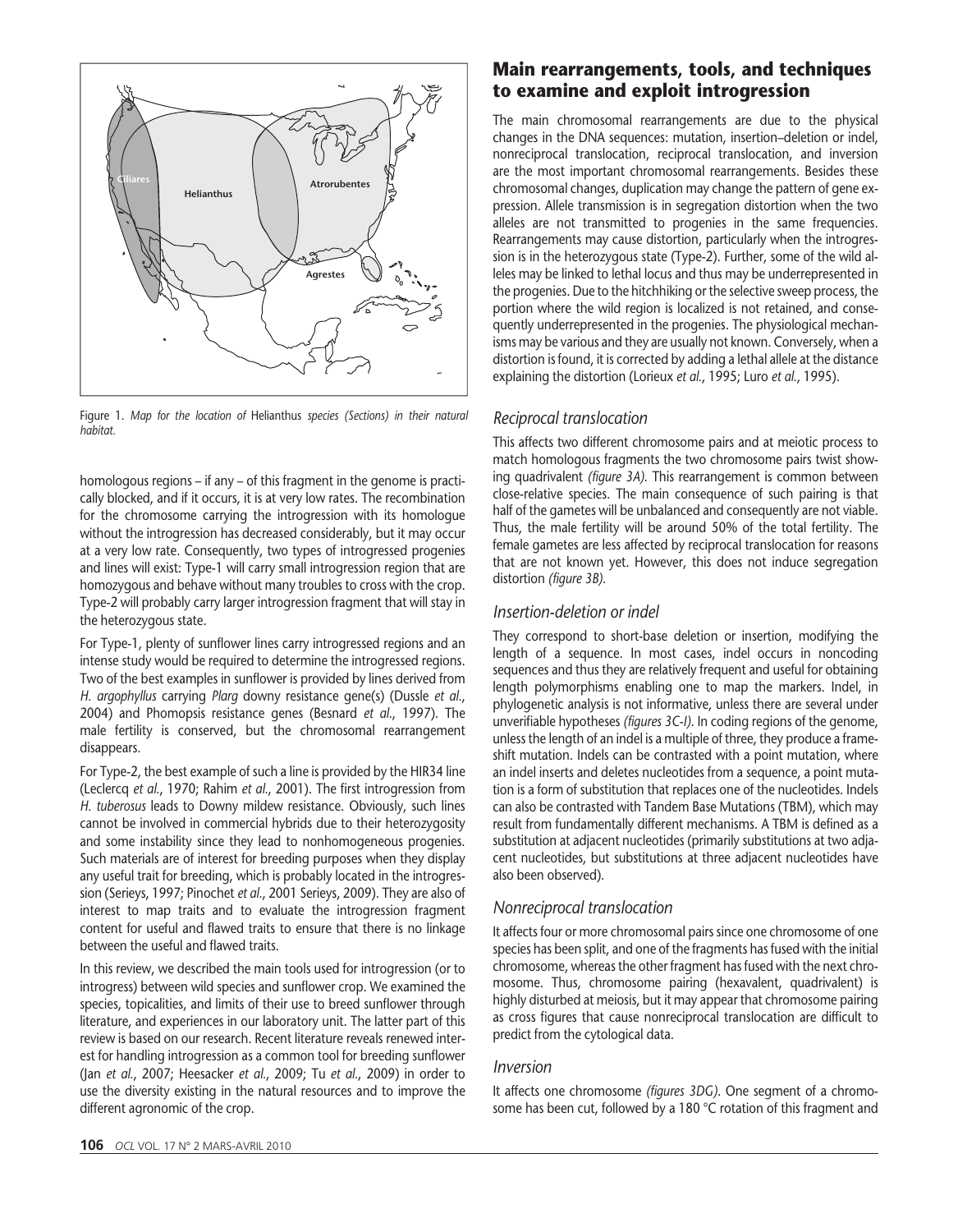

Figure 2. Autopolyploidization effect occurs during the interspecies crosses. A) hybridization then diplogamete production, B) hybridization and triploid bridge.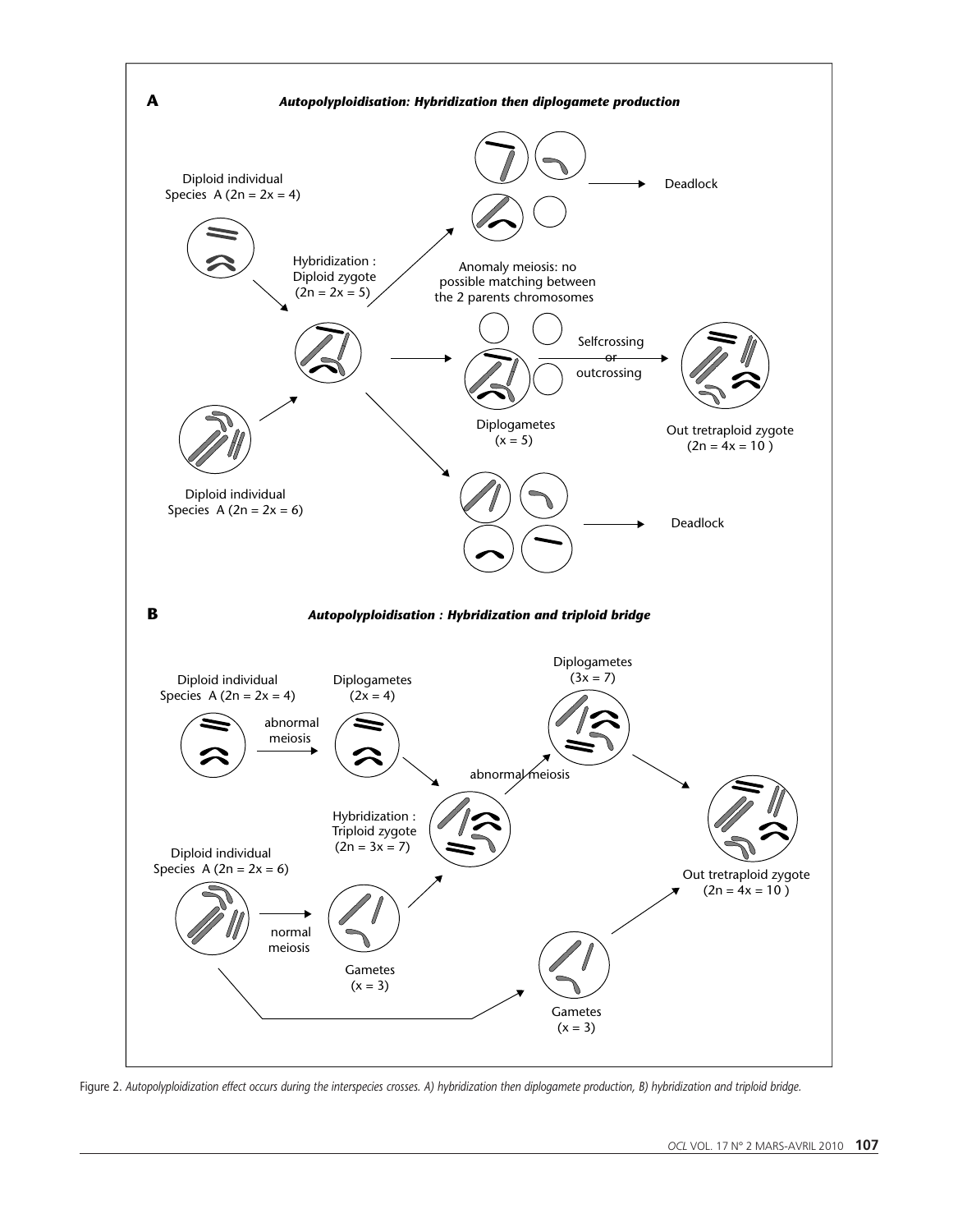

Figure 3. Drawings of chromosome pairing and rearrangements. A. pairing in reciprocal translocation, B. chromosomal composition and abortion (/) in a backcross. C: indel deletion/insertion; D inversion of a central segment; E deletion; F duplication; G inversion; H reciprocal translocation; I mutation consequences. I. Different chromosomal rearrangements lead to five consequences. Case 1: The nucleotide change C to T does not modify anything in the amino acid sequence, it is a synonymous change. Case 2: A to G mutation is a transition, but no amino acid change. Case 3: A to C mutation is a tranversion, with amino acid change, leucine becomes valine. Case 4: C insertion changes other amino acid because of a frame shift; Case 5: Mutation G to A introduces a stop codon, consequently the amino acid chain is interrupted.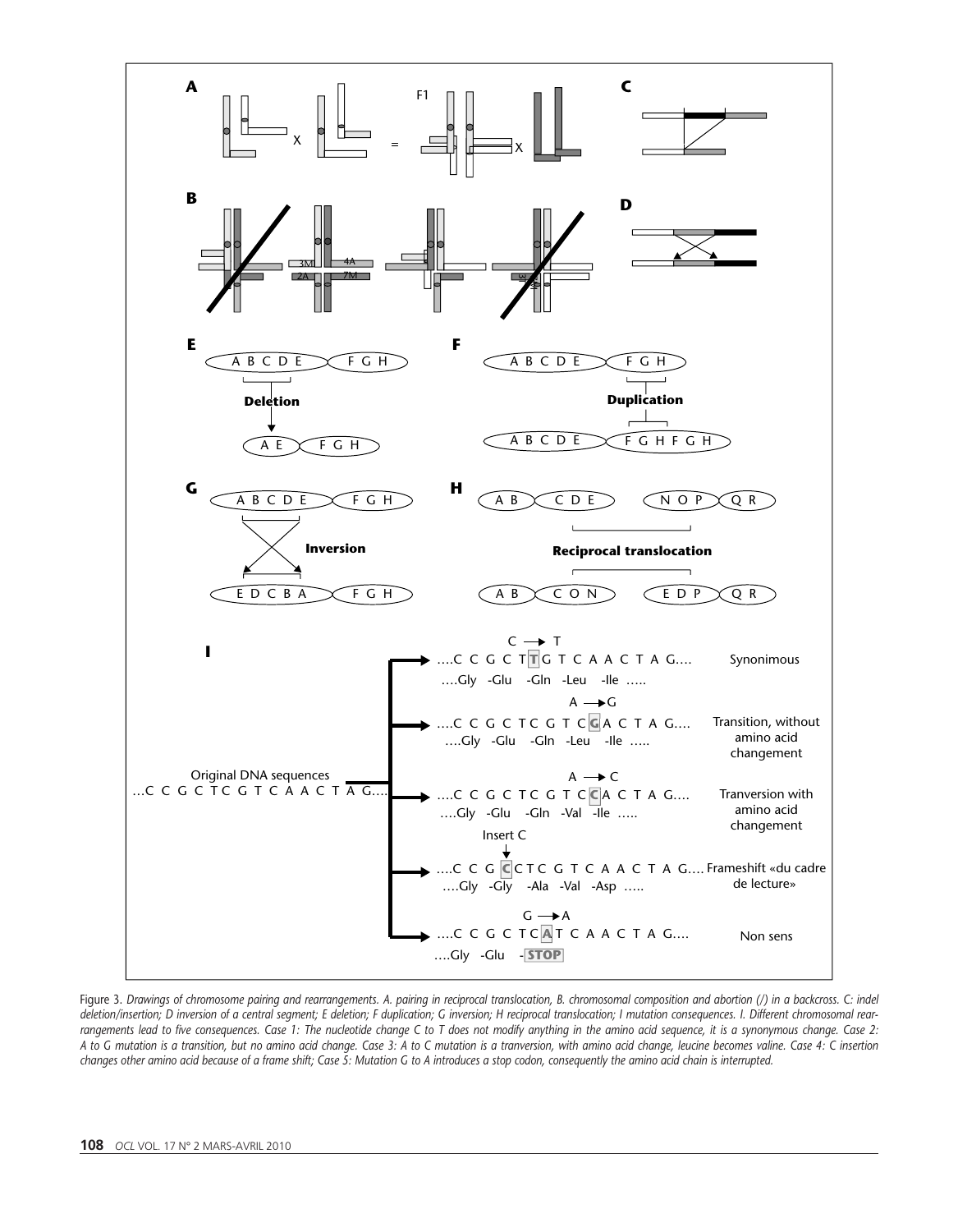reinserted in the other direction between the same ends. This type of rearrangement associated with the phenotype is usually invisible; indeed no genetic information is available. When the region includes the centromere, the duplication is "pericentric" vs the "paracentric duplication". Thus, chromosome pairing displays a loop and an inversion at meiosis, and the rearrangement decreases the recombination rate for the chromosome pair in inter-specific crosses near the extremities of the inversion fragment drastically. One of the two structures is inherited and fixed in the progenies depending on the parent used in the backcross.

#### Chromosome duplication

Duplication represents a doubled chromosome fragment. The duplication event involves four copies of the gene in the genome. Therefore, transcript is over-expressed, and could be a source of lethality. It has affected one or a few chromosomes. It is well-documented in most genomes of maize (Gaut, 2001) Arabidopsis (Heijnen et al., 1999), and Helianthus (Cavallini et al., 1986). It may induce segregation distortion due to repeated loci. Such duplication may cause troubles in diversity analyses, and are revealed by mapping.

#### Tools and techniques

When the goal of the work is to transfer genes from the wild to crop, the best design to proceed is to use a cytoplasmic male sterile (CMS) to avoid self-fertilization of the sunflower line or (CMS-Y x B-X, B- for maintainer line) hybrid as the female with the wild accession as the pollen donor (table 2). In most cases, the wild species carries restorer alleles (Rf) and this warrants when the progenies are male fertile, or when seeds harvested on the female are probably hybrids. However, the number of seeds and the examination of the plantlets for morphological traits must be done at the seed germination stage. The best way is to check putative hybrid plants with co-dominant molecular markers. However, it has been shown that partial hybrids plants should occur, and they should be differentiated from true hyrbrids with molecular markers (Faure et al., 2002a, b, c). Putative hybrid plants should be controlled for pollen viability using Alexander staining solution, which is one of the best criteria to detect true hybrid with very low pollen viability, and partial hybrid

Table 2. List of lines used.

| <b>Crop lines: line status</b>                |                 |  |  |  |  |  |
|-----------------------------------------------|-----------------|--|--|--|--|--|
| Fertile                                       | Male sterile    |  |  |  |  |  |
| 83HR4                                         | GMS-83HR4       |  |  |  |  |  |
| <b>RHA801</b>                                 | GMS-RHA801      |  |  |  |  |  |
| <b>RHA274</b>                                 | PEF1-RHA274     |  |  |  |  |  |
| 92B6                                          | PET1-92A6       |  |  |  |  |  |
| D <sub>34</sub>                               | <b>PET1-D34</b> |  |  |  |  |  |
| <b>HA89</b>                                   | PET1-HA89       |  |  |  |  |  |
| BULK_HAC (mixed pollen of 6 cultivated lines) |                 |  |  |  |  |  |
| BULK_HAS (mixed pollen from 6 wild H. annuus) |                 |  |  |  |  |  |
| HA734 H. annuuswild                           |                 |  |  |  |  |  |

plants with normal pollen viability. The CMS parent line and the wild species have to be planted as controls to verify the first-generation progenies. The maintainer (B) line has to be planted (three shifted, sowing for 2 weeks) as pollen donor for the first backcross. If the putative hybrid plant has several heads, one can be left open pollinated to ensure progenies in case of failure of backcrosses (table 2).

The backcross method is known to be efficient to transfer any single trait, or complex traits that segregate at one locus. The advanced backcross – Quantitative Trait locus (QTL) method is efficient for such traits (Tanksley and Nelson, 1996; Bernacchi et al., 1998) and for traits spreading on several dispersed QTLs.

Mapping Type-1 and 2 introgression requires different strategies. In Type-1 introgression line, the introgression is homozygous and has to be mapped in F2 or RIL populations since all F1 are identical, as done for an introgression line derived from H. argophyllus (Besnard et al., 1997). In Type-2 introgression lines, the introgression is heterozygous and thus can be mapped in F1 plants in cross with another line with advantage of clear polymorphisms in the considered region (Heesacker et al., 2009).

### Transfer from annual species to sunflower

#### Sect.Agrestes

H. agrestis has not been crossed with sunflower yet.

Sect.Annui

Annual Helianthus species thrive in different environments that make them putative sources of abiotic stress resistance traits (drought, high temperature, salt soiled, and cold temperature). Moreover, these pecies have been evaluated for different biotic stresses (Downy Mildew, Phomopsis, Sclerotinia, Rust, and Botrytis as examples [Serieys, 1997, Pinochet et al., 2001]), and some carry favorable traits. Most of the kernel components (proteins and oil composition) have also been evaluated, and average kernel composition as the range of variation for seed proteins and fatty acid constituents are more or less known (Helianthinins, Globulins, and oleic acid) (Anisimova, 2002; Seiler et al., 2006; Seiler et al., 2007). However, crosses of sunflower in both directions with these species are easy, and the homologies between sunflower and each of these species are not known except for H. petiolaris Nutt, H. anomalus Blake, H. deserticola Heiser, and H. paradoxus Heiser have been comparatively mapped using the series of SSR markers developed in S. Knapp' laboratory (Tang et al., 2002, 2003; Yu et al., 2002, 2003; Burke et al., 2004; Lai et al., 2005).

Only 4 of the 17 linkage groups are collinear between these species, and 11 of the linkage groups are not collinear in pair-wise comparison (Heesacker et al., 2009). Nevertheless, we have no way to predict which part of the wild genome is introgressed, unless by constructing the map. Consequently, many introgression lines have to be produced and screened for detecting introgression traits. Moreover, the location of each agronomic trait (QTLs) is not known in these species making any forecast illusive for efficient gene transfer from the wild to crop sunflower. Consequently, the only way to proceed is to develop introgression lines from the species, and to check whether the trait is transmitted. Other species such as H. argophyllus T. and G. induce vigor, drought, and tolerance (Aspiroz et al., 1988), Phomopsis, mildew resistance (Dussle et al., 2004), and Sclerotinia, resistance (Rönicke et al., 2004). H. debilis Nutt. induces drought tolerance, broomrape (Orobanche cumana) resistance (Labrousse et al., 2001) H. argophyllus Phomopsis (Besnard et al., 1997), H. praecox Engelm. and A.Gray, H. niveus Benth.) Brandegee, H. neglectus Heiser, H. bolanderi Gray, H. exilis A. Gray induce drought tolerance.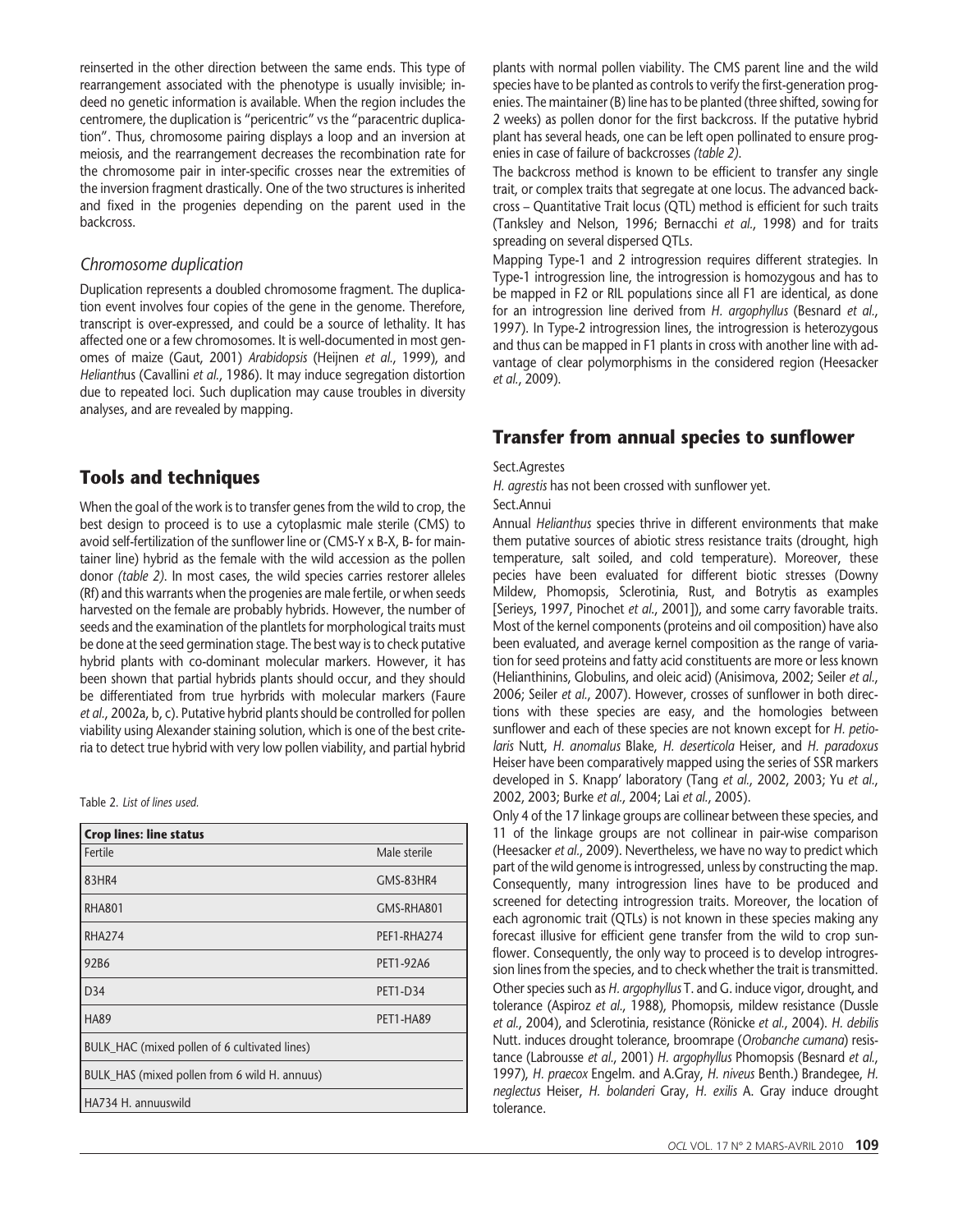Several introgression genetic pools derived by INRA-Montpellier from annual species have been released to sunflower breeders since about 10 years (Serieys et al., 2000). In most cases, the introgression regions have not been mapped, but several programs (Sunyfuel, Oleosem P. Vincourt 2008) of genotyping include these materials, and probably new data will be obtained soon but not yet available. A detailed mapping of H. argophyllus by Heesacker et al. is in press (Heesacker et al., 2009) and this work will provide tools to unravel introgression in most introgression lines from this species. The genomic differences between H. argophyllus and sunflower are higher than expected, as observed from phylogenetic studies (Sossey-Alaoui et al., 1998, Timme et al., 2007).

It appears that though the maintenance of the annual *Helianthus* genetic resources is a intense work, it is very important to breed sunflower, since selection pressure for one trait under study will enhance the probability to recover the trait. In all the cases quoted earlier, no selection pressure had been applied to produce introgression lines. Indeed, when the desired introgressed fragment is not in a favored region, it is probably rapidly eliminated. Thus, applying selection pressure to favor the region will improve the introgression rate until the region becomes homozygous. Deep evaluation to estimate the potential of Helianthus annual species remains to be carried out in different environments.

## Transfer from perennial species to sunflower

We rapidly examine the potential of these species grouped in the botanical series. Perennial species have high potential to breed sunflower for many traits, but progenies of sunflower line x perennial have usually low oil content that requires several years of improvement.

#### Sect. Atrorubentes

Series Corona-Solis: H. decapetalusL., H. divaricatusL.; H. occidentalis Riddell (Atlagic, 1996); H. nuttalii T. and G. (Atlagic, 1996); H maximilianiSchrad. Whelan and Dorrell (1980) have inter-specific hybrids H.maximilianixH. annuus: studied effect of backcrossing on meiosis, anther morphology, and seed characteristics. Jan et al. (2007) examined these species for white moldon different organs (Sclerotinia). In this series is H. tuberosus L. or Jerusalemn artichoke were also cultivated for its tubers. This species has been widely used to improve disease resistance in sunflower (Phomopsis, Mildew, rust). Many studies deal with cytological aspects (Atlagic et al., 1993) and DNA content (Cavallini et al., 1986). H. rigidus (Cass.) Desf. or H. paucifloru sNutt. is also source of resistance to Sclerotinia and to parasitic broomrape (Seiler 1992a, b; Seiler et al., 2006; Gavrilova et al., 2005).

H. mollis Lam. was chosen as a model species (Faure et al., 2002a, b, c; Cazaux et al., 1996; Sossey-Alaoui et al., 1998) to study interpecific hybridization (true and partial hybrids) since it is difficult to cross with sunflower (Serieys, 1987) based on the work by Georgieva-Todorova (1990), the cytogenetic of the hybrids H. mollis  $\times$  H. annuus is known. The species is diploïd with sessile leaves that could be favorable to the sunflower plant to reduce its low use of space in the field, but the head is apparently normal. Introgression lines from H. mollis (HM-) were studied at INRA-Montpellier since 1996. All lines were derived from BC2S2 progenies of 48 plants because it displayed compact plants with more or less erected leaves. After further fixation, the HM-derived lines showed several families with the more or less the same architecture. One family (HM374) was retained and was used to produce F2 progenies in order to map the introgression (Serieys, 2009). Cytogeneticaldata obtained by GISH (Genomic In Situ Hybridization) (Kahane-Weinachter et al., 2008) have shown that the line HM374 carries almost one chromosome with H. mollis sequences.

A case study dealing with H. mollisis is under publication (Breton et al. submitted). Genetic studies were made on a  $BC<sub>2</sub>S<sub>2</sub>$  progenies from H. mollis (Breton et al., submitted) and a derived line HM374 was used in a cross with crop to build a F2 population for mapping H. mollis introgression (Breton et al., in prep). Several progenies derived from a unique BC1 plants were genotyped with AFLP markers to evaluate the introgression from H. mollis. Twenty-one BC2 plants revealed 6 to 44% of introgressed genome from H. mollis. Plants with compact architecture and shriveled leaves carry a common introgressed fragment spending onto one linkage group of 62cM, whereas a small sunflower linkage group of 10 cM directed QTLs for domestication (branching) and agronomic traits (head diameter).

Sect. Ciliares, Series Ciliares, H. arizonensis R.C. Jackson; H. ciliaris DC. and Series pumili, H. gracilentus A. Gray are creeping plants with robust rhizomes making the plant invasive in collection. These species are very difficult to cross with sunflower, although they could be sources of biotic and abiotic resistance factors.

Helianthus perennial species probably offer huge potential to improve sunflower, but many difficulties limit their potential for breeding. They are also used as a source of new alleles and many sequences are available in molecular databases (Compositae genome database http://compgenomics.ucdavis.edu/).

### **Realities**

During the spring and summer of 2007, we crossed sixteen wild species and six crop lines either CMS or GMS (Genic Male Sterility) by pollen samples from five plants of each accession. We realized five crosses for each combination wild species x crop sunflower leading to 1250 crosses. The six lines, two bulks, and one wild sunflower are described (table 2).

Using the Duncan test (it is a rank test) to compare the average seed number harvested on single head, we concluded that the aptitude for obtaining hybrids is higher with any of the polyploid accessions, whatever the direction of the crosses, and further, the size of the progenies was enhanced with the polyploid accession as female (tables 3-4).

Moreover, we found that with any of the polyploid accessions as female pollination with pollen bulks, pollen from wild sunflower was more efficient than using pollen from any of the crop lines. With sunflower crop lines as female, we computed the line that displayed the higher aptitude in inter-specific crosses. We also observed that the three perennial polyploid accessions are efficient as male in inter-specific crosses. We computed the effect of the pollen donor or receptor on the seed size samples (tables 5-6; figure 4AB). We found that wild HIR-672 and RIG-236 produced compatible hybridizations whatever the direction of crosses, but for other accessions it is better to use wild parent as the pollinator (table 7; figures 4AB).Crop lines present advantage to be used as the female parent under the CMS form avoiding castration. We noticed that the line HA89 had one of the best behavior in cross with perennial species.

On the whole, we obtained 5384 putative inter-specific seeds from 16 inter-specific combinations in both directions with the sunflower crop (table 3). Obviously, all these seeds should be examined to verify whether hybridization occurred both by (1) phenotyping, checking both male and female sterility of each plant to determine selfincompatibility and to perform cytogenetic study on the first-generation hybrid plants; (2) genotyping plants with different available molecular markers to determine their hybrid status.

For those plants that were validated as first-generation hybrids, we should have pollen samples to ensure the first backcross generation.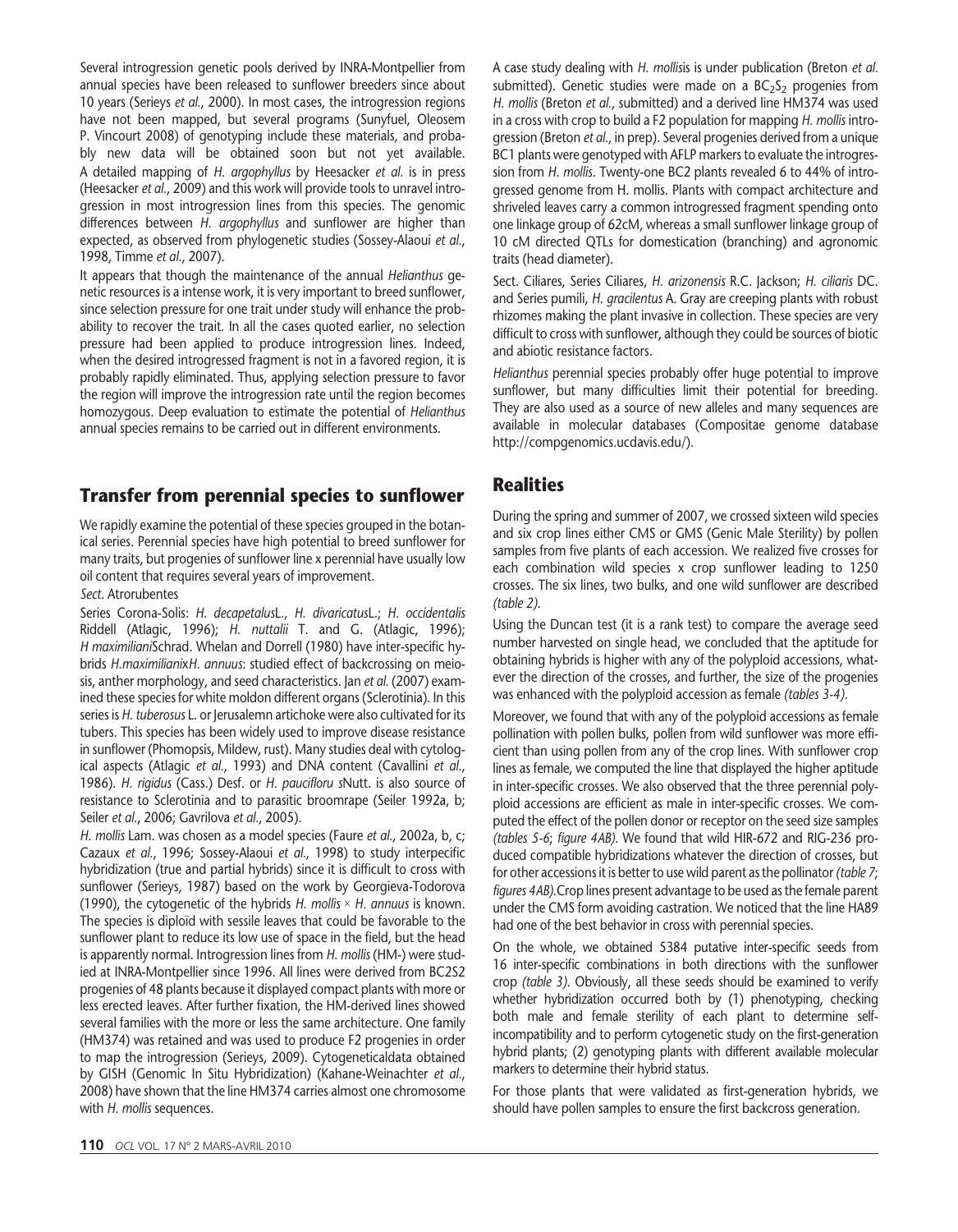Table 3. Cumulative seed size from crosses made in 2007 at INRA Montpellier (wild.\*sunflower and sunflower \*wild).

| <b>Species Croplines</b> | $2n =$ | <b>83HR4</b>   | 92B6           | <b>HA89</b>  | <b>RHA274</b>  | <b>D34</b>     | <b>RHA801</b>  | <b>HA734</b>   | <b>BU HAC</b>  | <b>BU_HAS</b>  | <b>Total</b>   |
|--------------------------|--------|----------------|----------------|--------------|----------------|----------------|----------------|----------------|----------------|----------------|----------------|
| H. giganteus-553         | 34     | 113            |                | 21           | $\overline{2}$ | 9              | $\overline{7}$ | 9              | 5              | $\overline{4}$ | 170            |
| H. giganteus-554         | 34     | 6              |                | 101          | $\overline{2}$ | $\overline{4}$ | $\overline{7}$ | $\overline{3}$ |                | $\overline{7}$ | 131            |
| H. hirsutus-260          | 68     |                |                |              |                | $\mathbf{1}$   |                |                |                | 6              | $\overline{7}$ |
| H. hirsutus-672          | 68     | 15             | 35             | 469          | 300            | 260            | 19             | 113            | 189            | 144            | 1544           |
| H. maximiliani-1019      | 34     |                |                | $\mathbf{1}$ |                |                |                |                |                |                | $\mathbf{1}$   |
| H. maximiliani-104       | 34     | 27             | 9              | 92           | 84             | 85             | 5              |                | 122            |                | 424            |
| H. maximiliani-1050      | 34     |                | 1              | 42           |                |                |                |                | $\overline{7}$ | $\overline{3}$ | 53             |
| H. nuttallii-103         | 34     |                |                | 19           | $\overline{2}$ | 28             | 17             | 6              | $\overline{2}$ | 19             | 93             |
| H. nuttallii-934         | 34     | 18             | 6              | 43           | 12             | 27             | $\overline{7}$ |                |                |                | 113            |
| H. pauciflorus-1033      | 102    | 125            | $\overline{2}$ | 850          | 56             | 198            | 75             | 8              | $\overline{4}$ | $\mathbf{1}$   | 1319           |
| H. rigidus-101           | 102    |                |                | 1            |                |                |                | $\overline{7}$ |                | 18             | 26             |
| H. rigidus-236           | 102    |                |                | 259          | 10             |                |                | 179            | 14             | 177            | 639            |
| H. strumosus-1224        | 102    |                |                | 25           | $\mathbf{1}$   |                |                | 65             |                | 20             | 111            |
| H. strumosus-1506        | 102    |                | $\overline{2}$ | 70           | 14             |                | 2              |                |                | 5              | 93             |
| H. tuberosus-572         | 102    | $\overline{1}$ |                | 47           | 3              |                | 6              |                |                | $\mathbf{1}$   | 59             |
| H. tuberosus-732         | 102    | 41             | 38             | 257          | 56             | 96             | 74             |                | 39             |                | 601            |
| Total                    |        | 346            | 93             | 2297         | 542            | 708            | 219            | 390            | 384            | 405            | 5384           |

Table 4. Female parent's effect on seed size per head and total number of seeds with wild as female.

| <b>Female</b>  | Seed size/head | <b>Number of crosses</b> | <b>Duncan</b> | <b>Female</b>  | Seed size/head | <b>Number of crosses</b> | <b>Duncan</b> |
|----------------|----------------|--------------------------|---------------|----------------|----------------|--------------------------|---------------|
| <b>RIG-236</b> | 26.625         | 12                       | A             | <b>NUT-934</b> | 0.75           | 71                       | D             |
| HIR-672        | 13.29          | 71                       | B             | GIG-553        | 0.688          | 71                       | D             |
| STR-1224       | 6.271          | 16                       |               | MAX-1050       | 0.573          | 58                       | D             |
| <b>TUB-732</b> | 5.237          | 59                       |               | $GIG-554$      | 0.442          | 60                       | D             |
| <b>MAX-104</b> | 4.496          | 40                       | DC            | STR-1506       | 0.409          | 55                       | D             |
| <b>RIG-101</b> | 2.5            | 10                       | DC            | <b>HIR-260</b> | 0.389          | 18                       | D             |
| NUT-103        | 0.969          | 73                       | D             | <b>TUB-572</b> | 0.161          | 56                       | D             |
| PAU-1033       | 0.804          | 40                       | D             | MAX-1019       | $\mathbf{0}$   | 16                       | D             |

### Troubles and limits

We determined priorities to check the putative hybrid seeds. We first targeted putative hybrid seeds from H. nuttallii (NUT-103) and H. rigidus (RIG-101), which were tolerant to Sclerotinia based upon tests on the stem, leaf, and head [41].

Our earlier experiences in such putative first-generation hybrid enabled us to predict that progenies from diploid accessions (Nut-103) will be more sterile than progenies from tetraploïd and hexaploïd accessions (RIG-101) (Faure et al., 2002a, b, c; Cazaux et al., 1996). There are two strategies to overcome the barrier of sterility in such hybrid plants. The first is to pollinate with sunflower pollen, thousand heads of the progenies to harvest a few (1-3) seeds for ten thousand heads, which are pollinated. In a preceding work with H. mollis, pollinated with sunflower, we obtained several first-generation hybrid seeds studied with Random Amplified Polymorphic DNA (RAPD) markers (Cazaux et al., 2002). Pollination of ten thousand heads using bulks of crop pollen has led to three BC1 seeds. Thus, this work is tedious and poorly efficient, and we cannot merely forecast chromosome number of the crop (2n=34). Apparently, aneuploidy seems remnant in such progenies.

The second strategy, which is widely used for other crops and sunflower, is to double the chromosome set of the F1 plants with hybridization. (Jackson and Murray, 1983)This method has been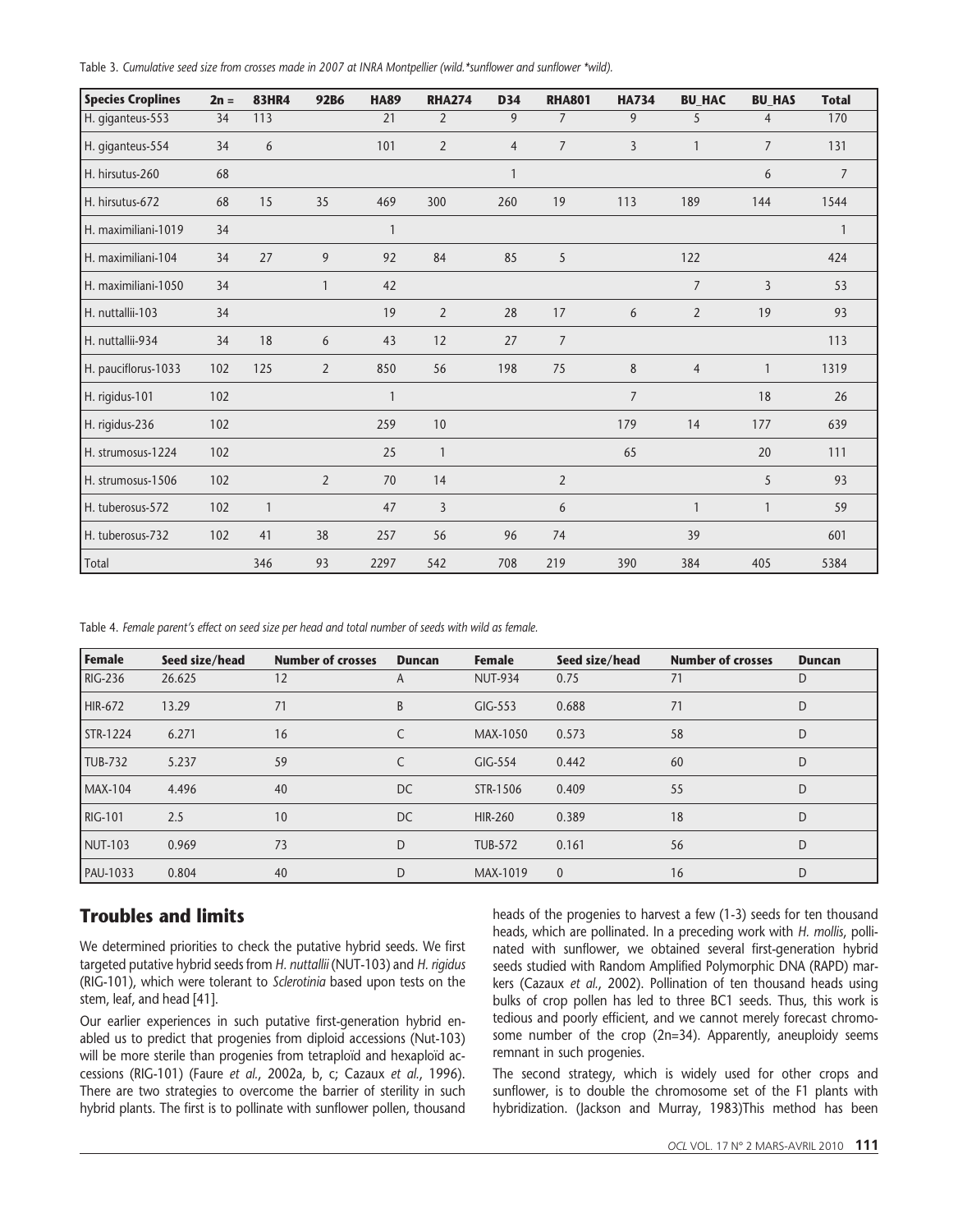Table 5. Male parent's effect on seed size per head and total number of seeds with wild as female.  $(N =$  Number of crossed heads)

| <b>Male</b>     | <b>Nseeds/heads</b> | N   | <b>Duncan</b> |
|-----------------|---------------------|-----|---------------|
| <b>HA734</b>    | 4.821               | 73  | A             |
| <b>BULK HAC</b> | 4.623               | 75  | <b>BA</b>     |
| <b>BULK HAS</b> | 4.066               | 83  | <b>BAC</b>    |
| D34             | 3.949               | 102 | <b>BAC</b>    |
| <b>HA89</b>     | 2.211               | 116 | <b>BDAC</b>   |
| <b>RHA274</b>   | 2.158               | 95  | <b>BDAC</b>   |
| <b>RHA801</b>   | 1.913               | 67  | <b>BDC</b>    |
| 92B6            | 1.782               | 44  | <b>DC</b>     |
| 83HR4           | 1.035               | 71  | D             |

Table 6. Effect of female parent on seed size per head with crop sunflower as female and total number of seeds.  $(N =$  Number of crossed heads)

| <b>Female</b>   | N   | <b>Nseeds/heads</b> | <b>Duncan</b> |
|-----------------|-----|---------------------|---------------|
| PET1-HA89       | 119 | 17.05               | Α             |
| GMS-83HR4       | 62  | 4.532               | B             |
| <b>PET1-D34</b> | 82  | 3.159               | B             |
| PEF1-RHA274     | 84  | 3.119               | B             |
| GMS-RHA801      | 45  | 1.578               | B             |
| PET1-92A6       | 34  | 0.294               | B             |



Figure 4. Effect of the pollen contribution A) « Donnor » or B) « Receptor » from the wild parent, on pollen viability of the progenies. Wild parent: compatibles hybridizations (HIR-672, RIG-236), independence of the direction of the cross, thus it is an advantage to use the wild parent as the pollinator. Crop parent: advantage to use the crop parent as the female (CMS). PET1-HA89 is the best parent.

Table 7. Male parent's effect on seed size per head and total number of seeds with crop sunflower as female. (N = Number of crossed heads)

| <b>Male</b>    | N  | <b>Nseeds/heads</b> | <b>Duncan</b> | <b>Male</b>    | N              | Nseeds/heads | <b>Duncan</b> |
|----------------|----|---------------------|---------------|----------------|----------------|--------------|---------------|
| PAU-1033       | 35 | 36.71               | A             | <b>NUT-934</b> | 38             | 1.24         | B             |
| <b>RIG-236</b> | 13 | 20.69               | <b>BA</b>     | MAX-1050       | 45             | 0.51         | B             |
| HIR-672        | 29 | 19.52               | <b>BA</b>     | <b>NUT-103</b> | 34             | 0.38         | B             |
| <b>TUB-732</b> | 42 | 6.1                 | B             | <b>RIG-101</b> | 8              | 0.13         | B             |
| GIG-554        | 27 | 3.78                | B             | MAX-1019       | 10             | 0.1          | B             |
| GIG-553        | 32 | 3.69                | B             | <b>HIR-260</b> | 11             | $\Omega$     | B             |
| <b>MAX-104</b> | 35 | 3.23                | B             | <b>STR-527</b> | $\overline{2}$ | $\mathbf{0}$ | B             |
| STR-1506       | 35 | 1.94                | B             | STR-1224       | $\overline{2}$ | $\mathbf{0}$ | B             |
| <b>TUB-572</b> | 27 | 1.85                | B             |                |                |              |               |

used routinely by Jan and Chandler (1989) to recover male fertility in inter-specific hybrid plants and more recently by Jan et al. (2002), to recover orobanche resistance in progenies of inter-specific crosses. However, the disadvantage of this method is to return to the diploid state of the crop without aneuploidy in progenies (Jan et al., 2002). We have not yet explored all the potential of partial hybridization to improve sunflower. Plenty of seeds from "sunflower CMS line  $\times$  H. mollis" have been produced and stored awaiting favorable projects. Based on preceding results by Faure et al. (2002a,b,c) and Tu et al. (2009) it seems reasonable to think that each should carry different introgression fragment from the wild species, and thus each seed should be evaluated separately.

Acknowledgments. We are indebted to the technical team Jean-Paul Boudon, Alain Gil, Bruno Lorentz, Irénée Souyris, and Catherine Kahane for excellent technical assistance, and PROMOSOL for supporting field experiments contract INRA-PROMOSOL 2006-2009.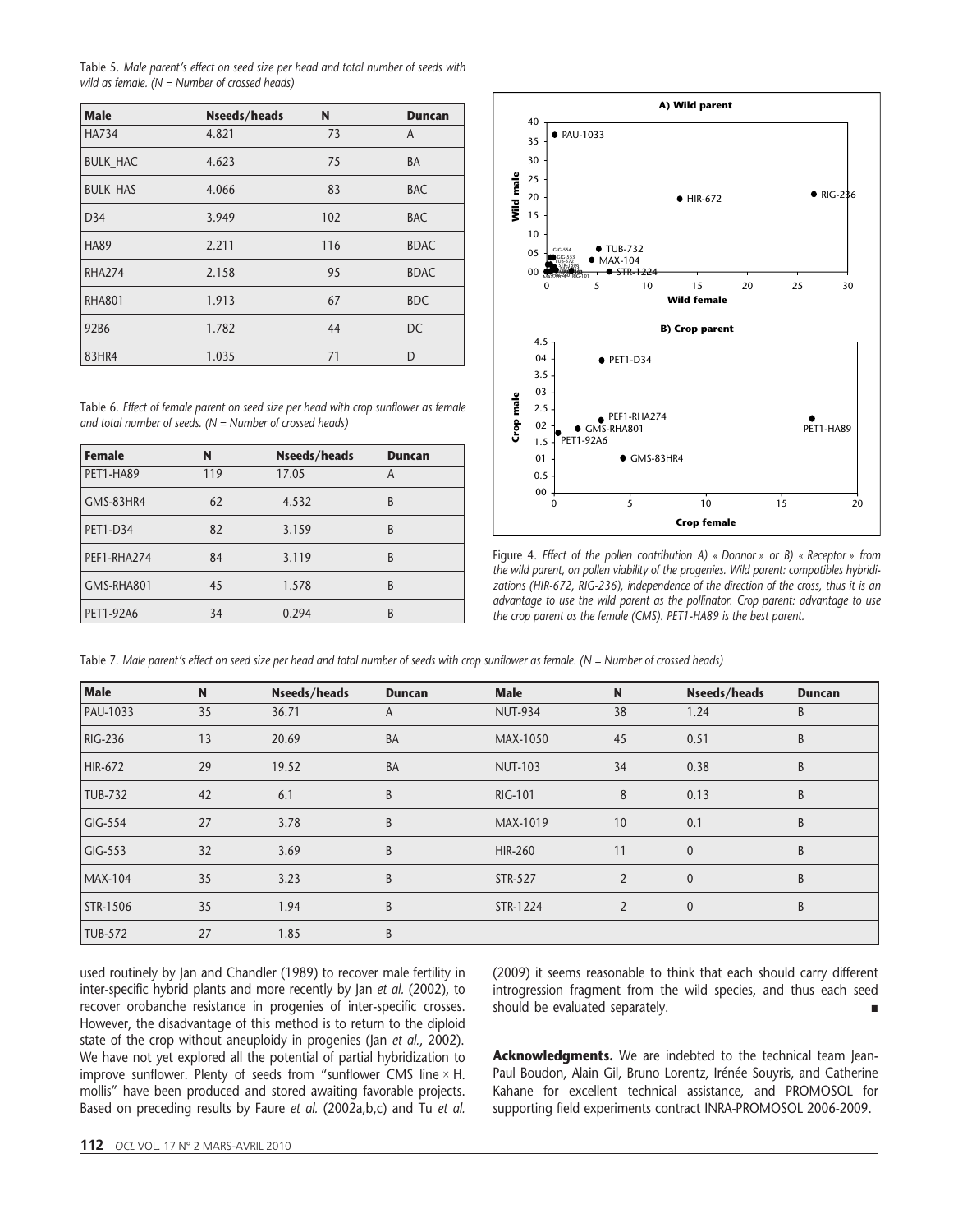#### **REFERENCES**

- Asad A, Jonard R, Seireys H. La culture d'embryons isolés in vitro dans un programme d'amélioration du Tournesol. Comptes Rendus Academie des Sciences Paris 1986; 302: 161-4.
- Atlagic J. Cytogenetic study of interspecific hybrids (H. annuus L x H. nuttalii T and G. Eucarpia. Proc oil and protein crops 1996; 27-31.
- Atlagic J, Dozet B, Skoric D. Meiosis and pollen vialbility in Helianthustuberosus L. and its hybrid with cultivated sunflower. Plant Breeding 1993; 111: 318-24.
- Azpiroz HS, Vincourt P, Serieys H. Utilisation of "in vitro" test as an early screening technics for drought stress evaluation in sunflower. In: Proc.12th Sunflower conf. Int., Novi Sad Yugoslavia, 1988 : 207-13.
- Anisimova I. Identification of Sunflower Genetic and Selection Material by Seed Proteins. J AgrarnayaRossia 2002: N52-N59.
- Bernacchi D, Beck Bunn T, Eshed Y, et al. Advanced backcross QTL analysis of tomato. I. Identification of QTLs for traits of agronomic importance from Lycopersiconhirsutum. Theor Appl Genet 1998; 97: 381-97.
- Besnard G, Griveau Y, Quillet MC, et al. Specifying of introgressed regions from H.argophyllus in cultivated sunflower (Helianthus annuus L.) to mark Phomopsis resistance genes. Theor Appl Genet 1997; 94: 131-8.
- Burke JM, Lai Z, Salmaso M, et al. Comparative mapping and rapid karyotypic evolution in the genus Helianthus. Genetics 2004; 167: 449-57.
- Cavallini A, Zolfino C, Cionini G, et al. Nuclear DNA changes within Helianthus annuus L.: cytophotometric, karyological and biochemical analyses. Theor Appl Genet 1986; 73: 20-6.
- Cazaux E, Serieys H, Lambert P, Sossey-Alaoui K, Tersac M, Bervillé A. Phenotypic and molecular analyses of « sunflower x Helianthusmollis » interspecific crosses.Pekin 14<sup>th</sup> International Sunflower Conference 1996; Proc 2: 1093-98.
- Denat JF, Coumans M, Serieys H, Jonard R. Définition d'un milieu de culture permettant le développement d'embryons immatures de tournesol de 3 jours. Comptes Rendus Academie des Sciences Paris 1991;313 (série III): 45-51.
- Dussle CM, Hahn V, Knapp SJ, Bauer E. Plargfrom Helianthus argophyllusis unlinked to other known downy mildew resistance genes in sunflower. TheorAppl Genet 2004; 109: 1083-6.
- Faure N, Serieys H, Cazaux E, Kaan F, Bervillé A. Partial Hybridization in wide crosses between sunflower and H. mollis or H. orgyalis: effect of in vitro culture compared to natural crossing. Plant Cell Report 2002a; 20: 943-7.
- Faure N, Serieys H, Cazaux E, Kaan F, Bervillé A. Partial hybridisation in wide crosses between cultivated sunflower and the perennial Helianthus species H. mollis and H. orgyalis. Ann Bot 2002b; 89: 31-9.
- Faure N, Serieys H, Cazaux E, Bervillé A, Kaan F. Occurrence of partial hybrids in wide crosses between sunflower (Helianthus annuus) and perennial H. mollis and H. orgyalis. TheorAppl Genet 2002c; 104: 652-60.
- Gandhi SD, Heesacker A, Freeman CA, Argyris J, Bradford K, Knapp SJ. The selfincompatibility locus (S) and quantitative trait loci for self-pollination and seed dormancy in sunflower. Theor Appl Genet 2005; 111: 619-29.
- Gaut BS. Patterns of chromosomal duplication in maize and their implications for comparative maps of the grasses. Genome Res 2001; 11: 55-66.
- Gavrilova V, Savchenko NA. 2005 Studies of Hybrids Between Cultivated Sunflower and Wild Perennial Helianthus Species, www.vir.nw.ru/sunflow/sunflow.htm.
- Georgieva-Todorova J. The Wild Growing Helianthus-Spp as Genetic Potential for Improvement of the Cultivated Sunflower. Genetika i Selektsiya 1990; 23: 276-82.
- Heesacker AF, Bachlava E, Brunick RL, Burke JM, Rieseberg LH, Knapp SJ. Karyotypic Evolution of the Common and Silverleaf Sunflower Genomes. The Plant Genome 2009; 2: 233-46.
- Heijnen TN, De Keyser L, Van Asseldonck A, et al. Evidence for an ancient chromosomal duplication in Arabidopsis thaliana by sequencing and analyzing a 400-kb contig at the APETALA2 locus on chromosome 4. FEBS Lett 1999; 445: 237-45.
- Hiscock SJ, Allen AM. Diverse cell signalling pathways regulate pollen-stigma interactions: the search for consensus. New Phytol 2008; 179: 286-317.
- Jackson RC, Murray BG. Colchicine induced quadrivalent formations in the Helianthus: evidence of ancient polyploidy. Theor Appl Genet 1983; 64: 219-22.
- Jan CC, Chandler JM. Sunflower Interspecific Hybrids and Amphiploids of Helianthus annuus x H. Bolanderi. Crop Sci 1989; 29: 643-6.
- Jan CC, Fernández-Martínez JM, Ruso J, Muñoz-Ruz J. Registration of Four Sunflower Germplasms With Resistance to Orobanchecumana Race F. Crop Sci 2002; 42: 2217-8.
- Jan CC, Feng J, Seiler GJ, Rashid KY. Development of Sclerotinia head rot resistant germplasm utilizing H. maximiliani and H. nuttallii. 29<sup>th</sup> Sunflower Research Workshop, 2007, Fargo, ND. Available: http://www.sunflowernsa.com/research/research-workshop/documents/Jan\_etal\_Germplasm\_2007.pdf.
- Kahane-Weinachter C, Serieys H, Bervillé A. Rapport Promosol. Carrefour de la sélection. Cahors, 2008.
- Labrousse P, Arnaud MC, Serieys H, Bervillé A, Thalouarn P. Several mechanisms are involved in Helianthus resistance to Orobanchecumana Wallr. Ann Bot 2001; 88: 859-68.
- Lai Z, Nakazato T, Salmaso M, et al. Extensive chromosomal repatterning and the evolution of sterility barriers in hybrid sunflower species. Genetics 2005; 171: 291-303.
- Leclercq P, Cauderon Y, Dauge M. Sélection pour la resistance au mildiou du tournesol a partir d'hybrides Topinambour x Tournesol. Ann Amél Plantes 1970; 20: 363-73.
- Lorieux M, Goffinet B, Perrier X, Gonzalez de Leon D, Lanaud C. Maximumlikelihoodmodels for mappinggenetic markers showingsegregationdistortion. 1. Backcross populations. Theor Appl Genet 1995; 90: 73-80.
- Luro F, Lorieux M, Laigret F, Bove JM, Ollitrault P. Cartographie du génome des agrumes à l'aide des marqueurs moléculaires et distorsions de ségrégation. In: Bervillé A, Tersac M, eds. Techniques et utilisations des marqueurs moléculaires. Colloques de l'INRA nº 72. Versailles, France: INRA, 1995: 69-82.
- Ordon F, Habekuss A, Kastirr U, Rabenstein F, Kuhne T. Virus Resistance in Cereals: Sources of Resistance, Genetics and Breeding. J Phytopathol 2009: 3-11.
- Pinochet X, Serieys H. Selection du tournesol: les promesses des formes sauvages d'Helianthus. Oleoscope 2001; 64: 4-7.
- Quillet MC, Madjidian N, Griveau Y, et al. Mapping of genetic factors controlling interspecific pollen viability in an interspecific cross in Helianthus sect. Helianthus. Theor Appl Genet 1995; 91: 1195-202.
- Rahim M, Jan CC, Gulya TJ. Inheritance of resistance to sun<sup>-</sup>ower downy mildew races 1, 2 and 3 in cultivated sunflower Downy Mildew Race 2 in Sunflower. J Biol Sci 2001; 1: 821-4 [Helianthus annuus L].
- Rieseberg LH, Linder CR, Seiler GJ. Chromosomal and genic barriers to introgression in Helianthus. Genetics 1995; 141: 1163-71.
- Rogers CE, Tompson TE, Seiler GJ. Sunflower species of the United States. National Sunflower Association (ed), Bismarck, USA 1982; 75 pp.
- Rönicke S, Hahn V, Horn R, et al. Interspecific hybrids of sunflower as a source of Sclerotinia resistance. Plant Breeding 2004; 123: 152-7.
- Schilling EE, Heiser CB. Infrageneric classification of Helianthus (Compositae). Taxon 1981; 30: 393-403.
- Seiler GJ, Gulya TJ, Marek FL. Exploration for wild Helianthus species from the desert southwesternusa for Potential drought tolerance. HELIA 2006; 29: 1-10.
- Seiler GJ, Jan C, Gulya TJ. Sunflower Germplasm Diversification and Characterization Utilizing Wild Sunflower Species. Cytogenetics, and Applied Genomics 2007; http://www.ars.usda.gov/research/publications/publications.htm?seq\_no\_115=231245.
- Seiler GJ. Utilization of wild sunflower species for the improvement of cultivated sunflower. Field Crops Research 1992; 30: 195-230.